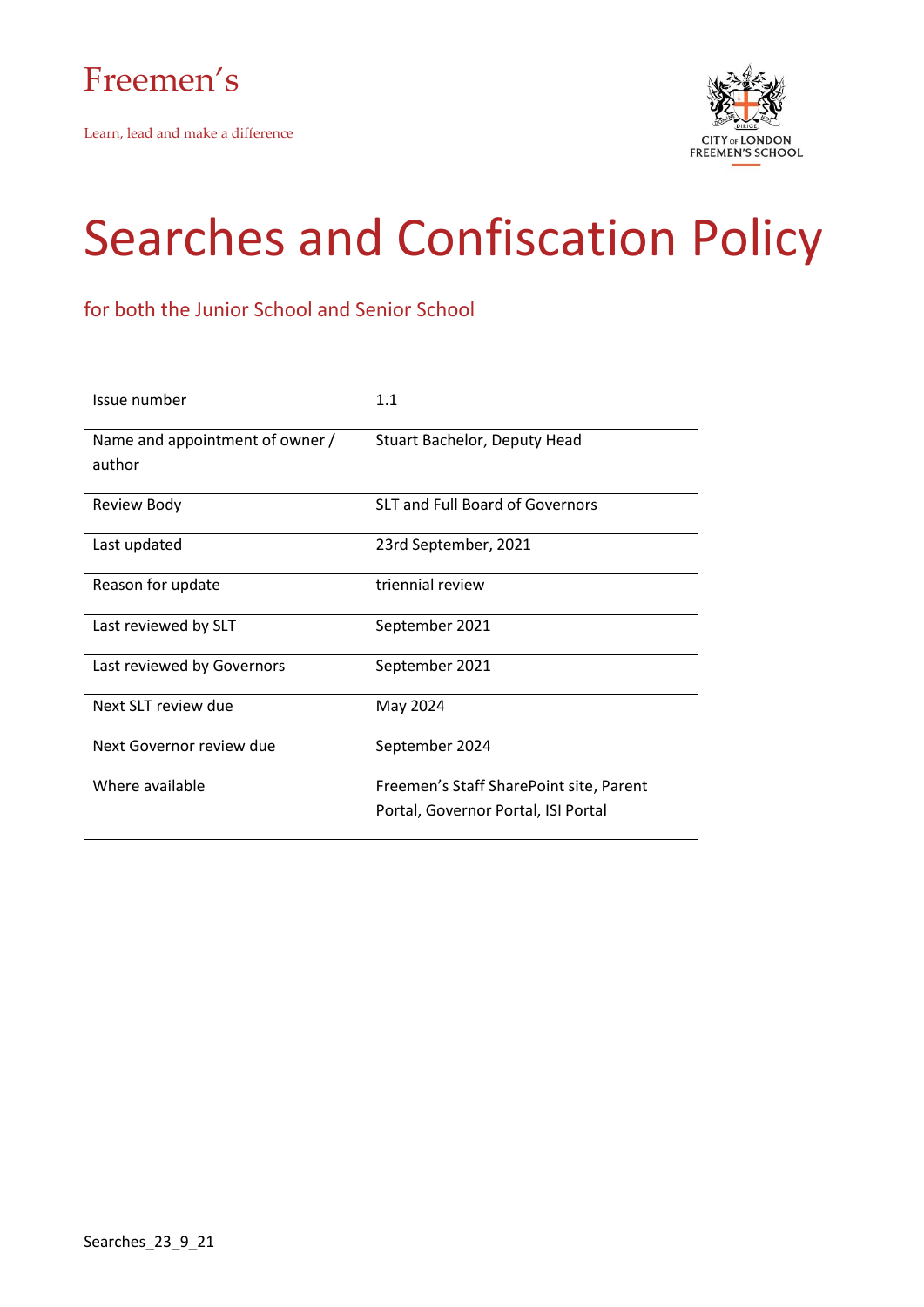Learn, lead and make a difference



#### **Policy statement**

Section 3 (5) of the Children Act 1989 states:

'a person who… does not have parental responsibility… but has the care of the child, may do what is reasonable in all the circumstances of a case for the purpose of safeguarding or promoting the Child's welfare.'

Freemen's is a school whose pupils are on the whole very well behaved. It is therefore unusual for the School to need to search pupils or their belongings, or to have to resort to confiscating their property. However, in order to keep pupils and staff safe, and to maintain good order and discipline, the School reserves the right, in accordance with law, to search and confiscate where necessary and in line with the following procedures. The School also recognises and respects the privacy of pupils, so searches are never undertaken lightly or without good reason.

The School does not use screening (whereby pupils are required to pass through a metal detector in order to screen for weapons).

As a school with boarders, we are bound by the National Minimum Standards for Boarding Schools (April 2015), sub-paragraph 9.4 of which specifies that, "Any search of boarders' personal belongings should be carried out in accordance with section 550ZA of the Education Act 1996 and with regard to any guidance issued by the Secretary of State." The current guidance is *Searching, screening and confiscation Advice for headteachers, school staff and governing bodies* (January 2018), and our procedures for boarding and day pupils alike are compliant with the same.

It should be noted that the appropriate procedures differ depending on which country the search is proposed to take place in. **The procedures below can be followed in full only when in England.**

This policy should be read in conjunction with the following documents:

Behaviour Policy Boarding Policy Boarding Handbook Code of Conduct and School Rules Complaints Policy Physical Restraint Policy Safeguarding Policy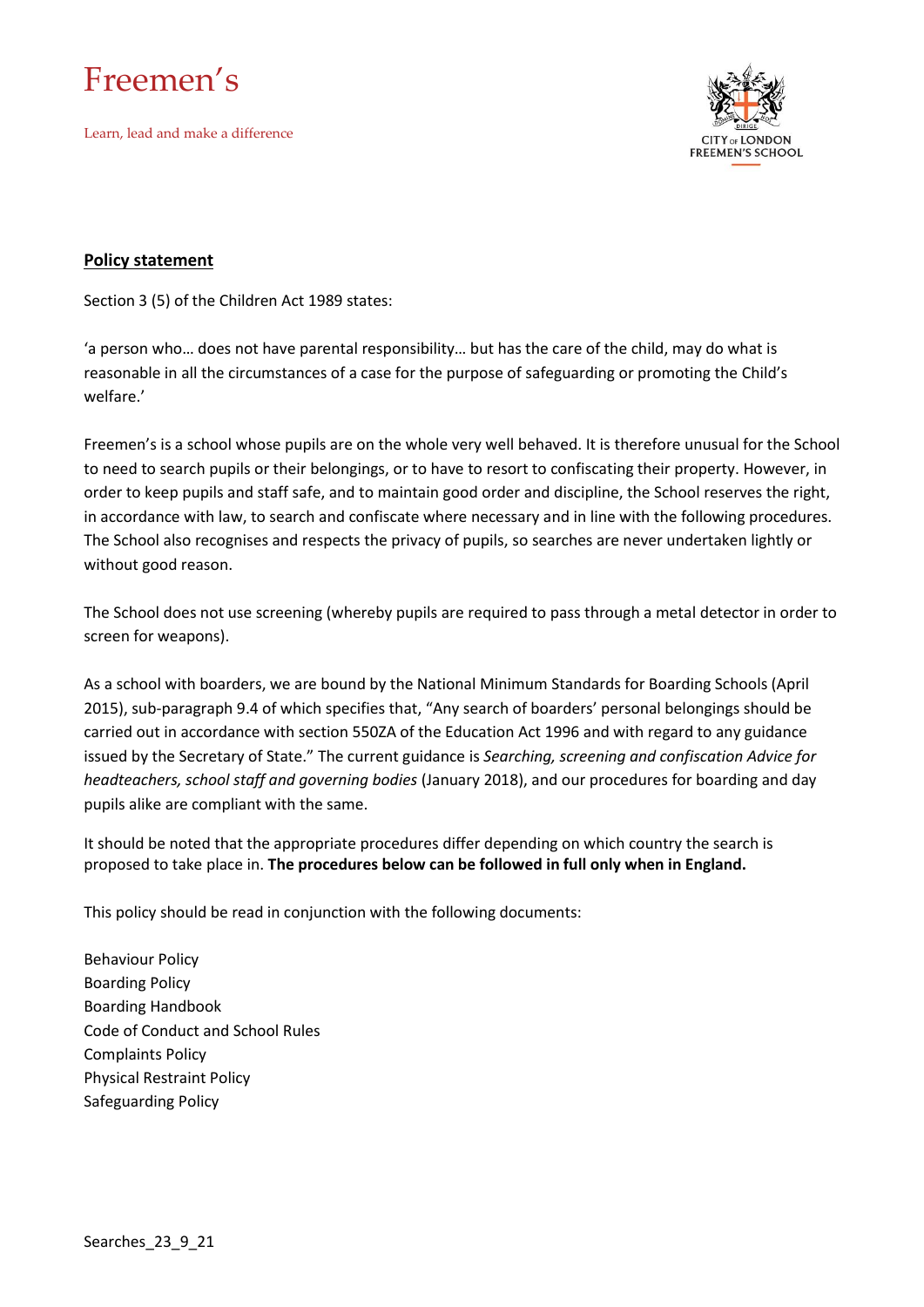Learn, lead and make a difference



#### **Procedures**

#### Reasons for conducting a search

A member of staff conducting a search must have a valid reason for doing so, which would usually include a complaint, rumour or whistleblow that, while on the School's premises, on a school trip or representing the School, a pupil is in possession of articles or substances that are contrary to School discipline. Examples of valid reasons include, but are not limited to:

- reasonable suspicion that a pupil is in possession of materials associated with smoking;
- reasonable suspicion that a pupil is in possession of alcohol;
- reasonable suspicion that a pupil in possession of drugs or of materials associated with drugs (acknowledging the School's duty under section 8 of the Misuse of Drugs Act (1971) not to permit knowingly the misuse of drugs on School premises);
- following a theft;
- reasonable suspicion that a pupil is in possession of objects potentially harmful to themselves or to others;
- reasonable suspicion that a pupil is in possession of a prohibited item or items. The list of prohibited items in the *Code of Conduct and School Rules* applies to possessions held in any area of the School, including Walbrook, as well as while on school trips or representing the School at sports fixtures etc.;
- reasonable suspicion that pupil is in possession of any object carried with the intent to damage or deface property, including by drawing graffiti
- reasonable suspicion that a mobile 'phone or other electronic device has been used: during a lesson without the permission of the teacher; to bully another child while the alleged perpetrator is under the care of the school; to perpetrate peer on peer abuse; to create, store or send youth-produced sexual imagery ('nudes' and 'semi-nudes'); to view or to distribute pornography; for any other purpose in contravention of the *Code of Conduct and School Rules*.

#### Authorisation for conducting a search

If the proposed search would occur outside England (e.g. on a school trip in France), authorisation can only be given for a search to be conducted with the consent of the pupil.

If a member of staff believes there to be a valid reason to search a pupil or his/her possessions, he/she first consults a teaching member of the School's Senior Leadership Team (SLT), ideally the Deputy Head. All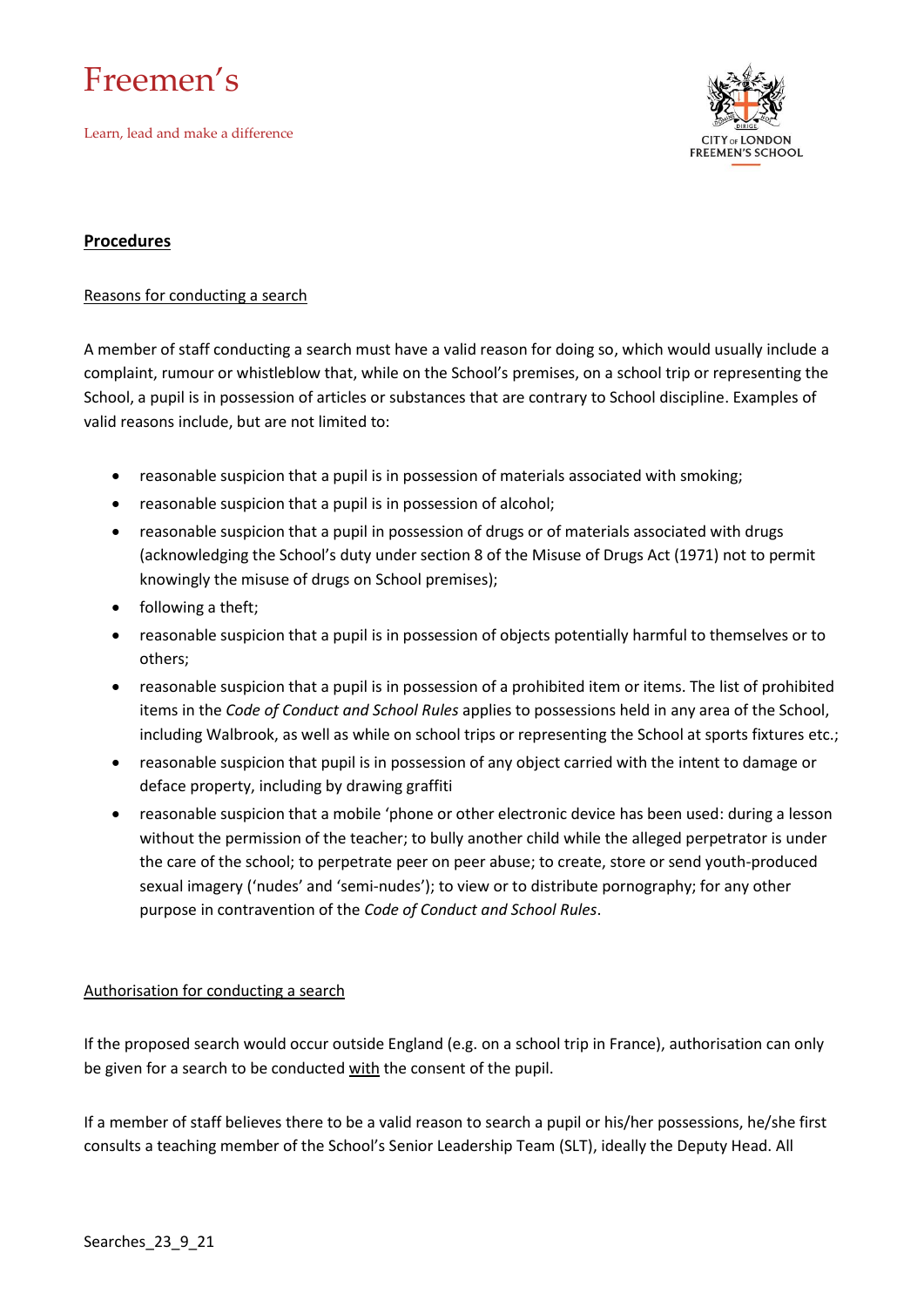Learn, lead and make a difference



teaching members of SLT are empowered by the Headmaster to conduct a search or to ask another member of staff to do so.

Exceptions to this protocol are seldom justified. However, if a member of staff is unable to consult a member of SLT (e.g. if he/she is on a school trip in England and has poor mobile telephone signal) *and* has good reason to think that delaying a search may put pupils or staff at risk of harm, he/she may conduct a search without further authorisation in line with the procedures below.

#### Prior to a search

Once a search has been authorised, there is no requirement for the School to give the pupil or his/her parents prior notification of a search.

Prior to a search, the pupil is informed of what is about to happen and why such action is being taken. The consent of the pupil is then sought. According to law, however, a search can be conducted irrespective of whether or not the pupil consents, and the pupil is informed of this. He/she is also informed that withholding consent for a search is a serious breach of discipline and will be met with a significant sanction.

If a pupil withholds consent, the member of staff authorised to conduct the search must consult a member of SLT anew before proceeding any further. As above, this requirement can be waived if the member of staff is in England and has good reason to think that delaying a search may put pupils or staff at risk of harm.

Where a pupil withholds consent, depending on the circumstances it will be advised by the authorising member of SLT *either* that his/her belongings / bag / locker / desk can be searched but not his/her person *or* that the search should be abandoned altogether. In making this decision, the SLT member is mindful of the nature of the object that is being searched for and the potential for harm to be caused were it to be left undetected.

Ultimately in some circumstances the Police may have to be called if a pupil refuses to be searched.

#### During a search

Searches should be witnessed and recorded in writing. At least two members of staff should be present at all times during the search. At least one- and preferably both- of these must be of the same sex as the pupil concerned. These conditions may only be waived if there is reasonable belief that there is a risk that serious harm will be caused to a person if the search is not conducted immediately and it is not practicable to summon another member of staff.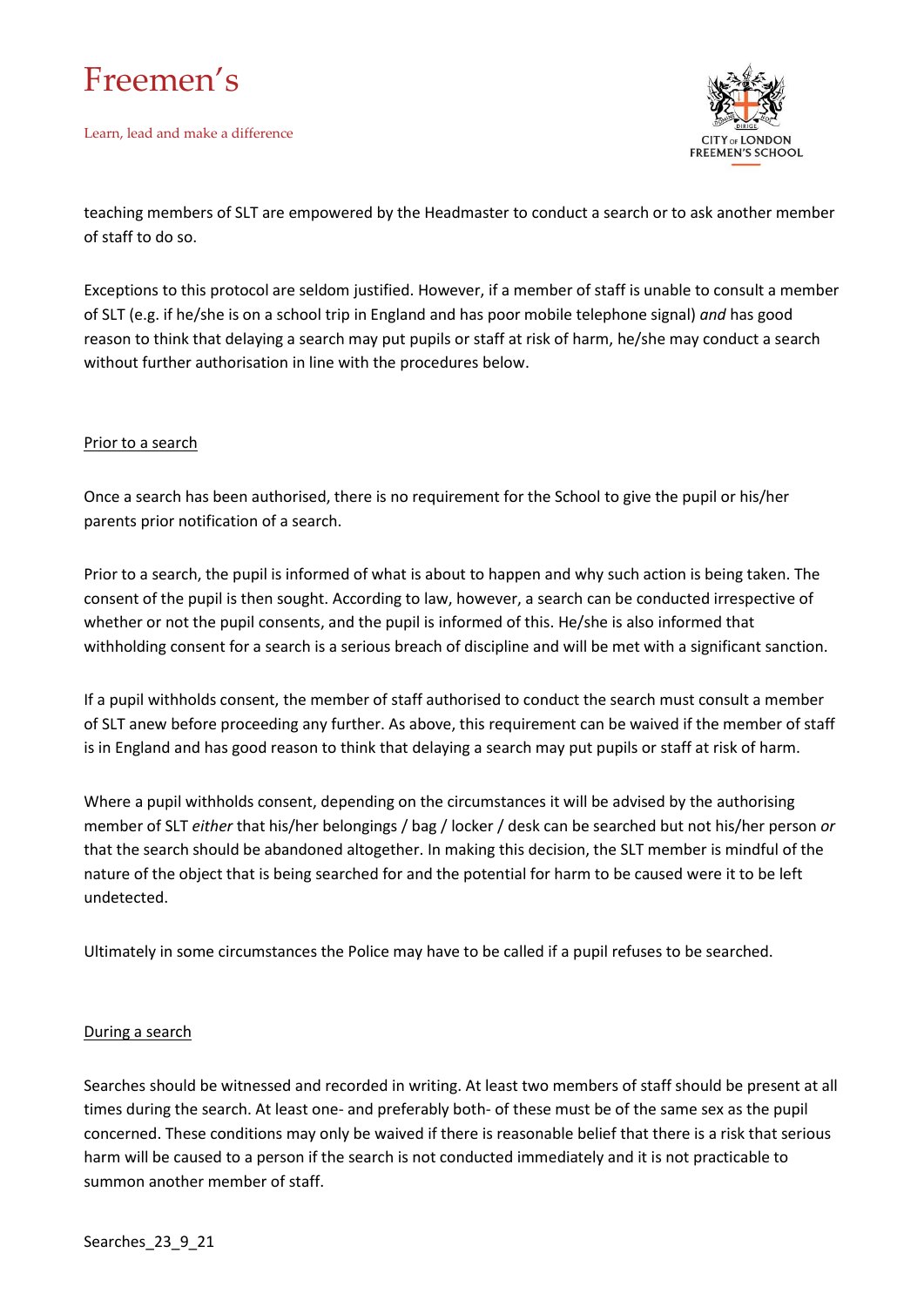

Learn, lead and make a difference



A search may be undertaken of an individual pupils' possessions, bag, locker, desk or room (if a boarder). Wherever practicable, the pupil is instructed to empty bags and lockers etc. rather than a member of staff doing so. In any case, the pupil must be present while his/her possessions, bag, locker etc. are being searched.

In addition, a pupil may be asked to remove his/her outer clothing<sup>1</sup> and hand it to the member of staff so that it can be searched. A pupil can also be instructed to turn out any pockets on other clothing. Clothing should not be searched until it has been removed from the wearer and care should be taken to preserve the pupils' privacy and dignity. Searching the pupil's person beyond these parameters is not permitted under any circumstances.

If a search proceeds without consent and the pupil reacts with physical force of any kind, the member of staff acts in accordance with the School's Physical Restraint Policy. In line with statutory guidance, this allows the member of staff to use reasonable force if and only if searching for knives or weapons, alcohol, illegal drugs, stolen items, tobacco and cigarette papers, fireworks, pornographic images or articles that have been or could be used to commit an offence or cause harm.

A record of anything found during the search should be signed and dated by all present (see 'After the search' and *Appendix A*).

#### Searching electronic devices

Any electronic device is likely to have personal and sensitive data on it and will be regarded as private by its owner. Therefore, data or files on a pupil's electronic device are only examined during a search if there is a good reason to do so.

The teacher conducting the search may delete data or files (or ask the pupil to do so) if there is a good reason to do so. An example of this is deleting pornographic images from a mobile 'phone. Images are not deleted if they are suspected to be evidence relevant to an offence in law, in which case the Police are informed. More information about how the School deals with such images can be found in our Safeguarding Policy.

#### After the search

 $1$  'Outer clothing' means clothing that is not worn next to the skin or immediately over a garment that is being worn as underwear but 'outer clothing' includes hats; shoes; boots; gloves and scarves.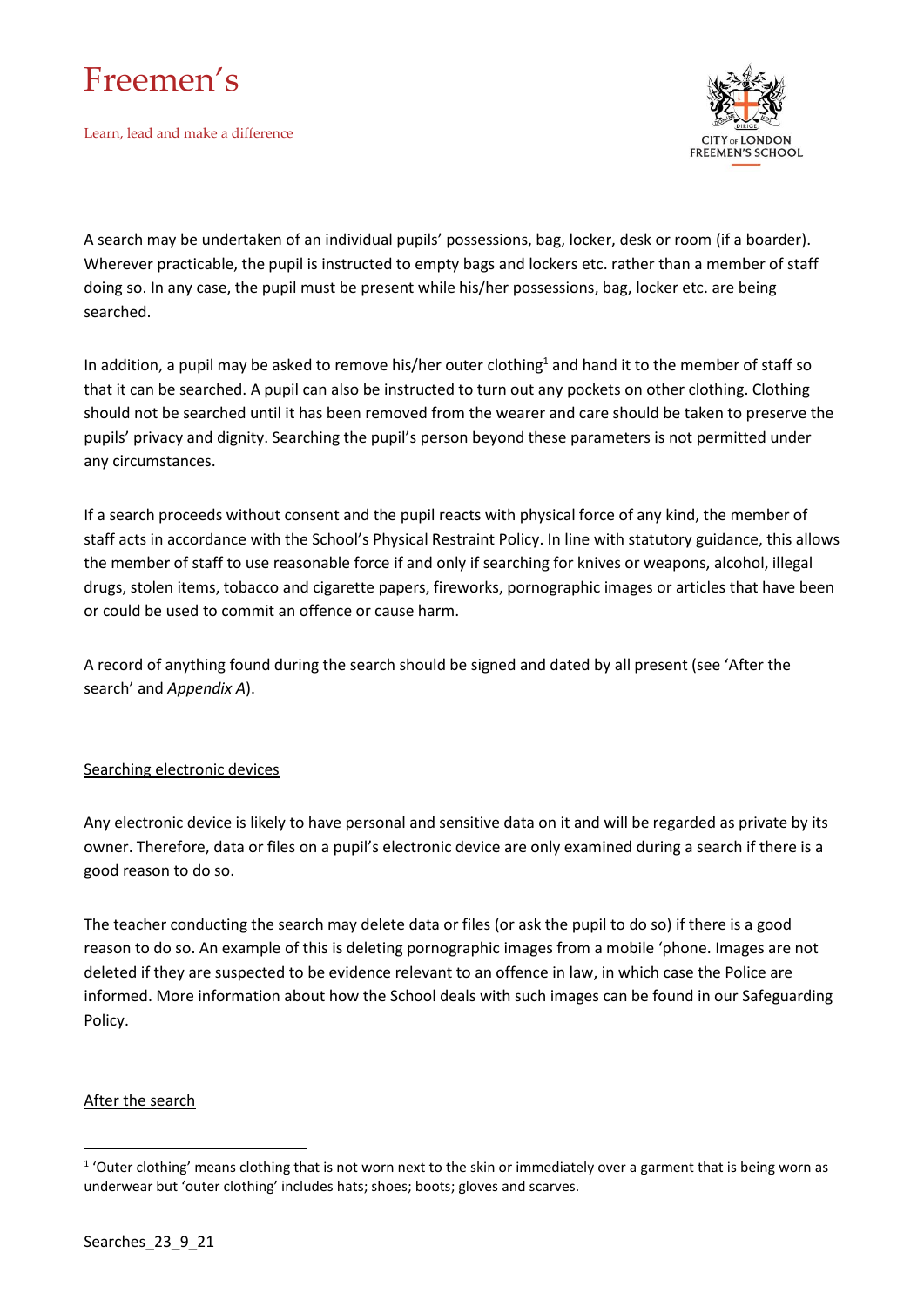

Learn, lead and make a difference



Immediately after the search, a Search Record (see Appendix A) is completed indicating the date, time, circumstances and outcome of the search.

Parents are informed of the search, together with the reasons for it and its outcome, as soon as practical following the search.

A member of SLT is consulted before any disciplinary sanction is awarded on the strength of the outcome of a search.

#### **Complaints**

Parental complaints concerning a search or confiscation should be lodged using the School's normal Complaints Policy.

#### **Confiscation**

A member of staff can confiscate any prohibited item found either as a result of a search or without a search being necessary (e.g. if the item is found in a public space in the School). Members of staff can also seize any item that they consider harmful or detrimental to school discipline. What is then done with the item depends on its nature and the circumstances in which it was found.

The following are handed to the Police: stolen items, weapons, replica weapons, controlled drugs, electronic devices with illegal content; any article that has been or is likely to be used to commit an offence, personal injury or damage to property.

The following items (not an exhaustive list) are disposed of by the school rather than returned to the pupil: fireworks; tobacco products and associated paraphernalia; alcohol; pornography; matches or lighters; solvents; stink bombs; water bombs.

Other items are likely to be returned to the pupil. Items can be confiscated for a reasonable period as a disciplinary penalty. In the case of a confiscated mobile 'phone, it is typically handed to Junior / Senior Reception for safe-keeping and collected from there by the pupil at the end of the school day so that it can be used as a safety measure for the journeys to and from home. If returning the 'phone is not appropriate, contact is made with parents to explain the situation and to control any risk.

Every effort is made to secure and to take care of confiscated items. However, the law protects members of staff from liability in proceedings brought against them for any loss of, or damage to, any item that they have confiscated, provided they acted lawfully.